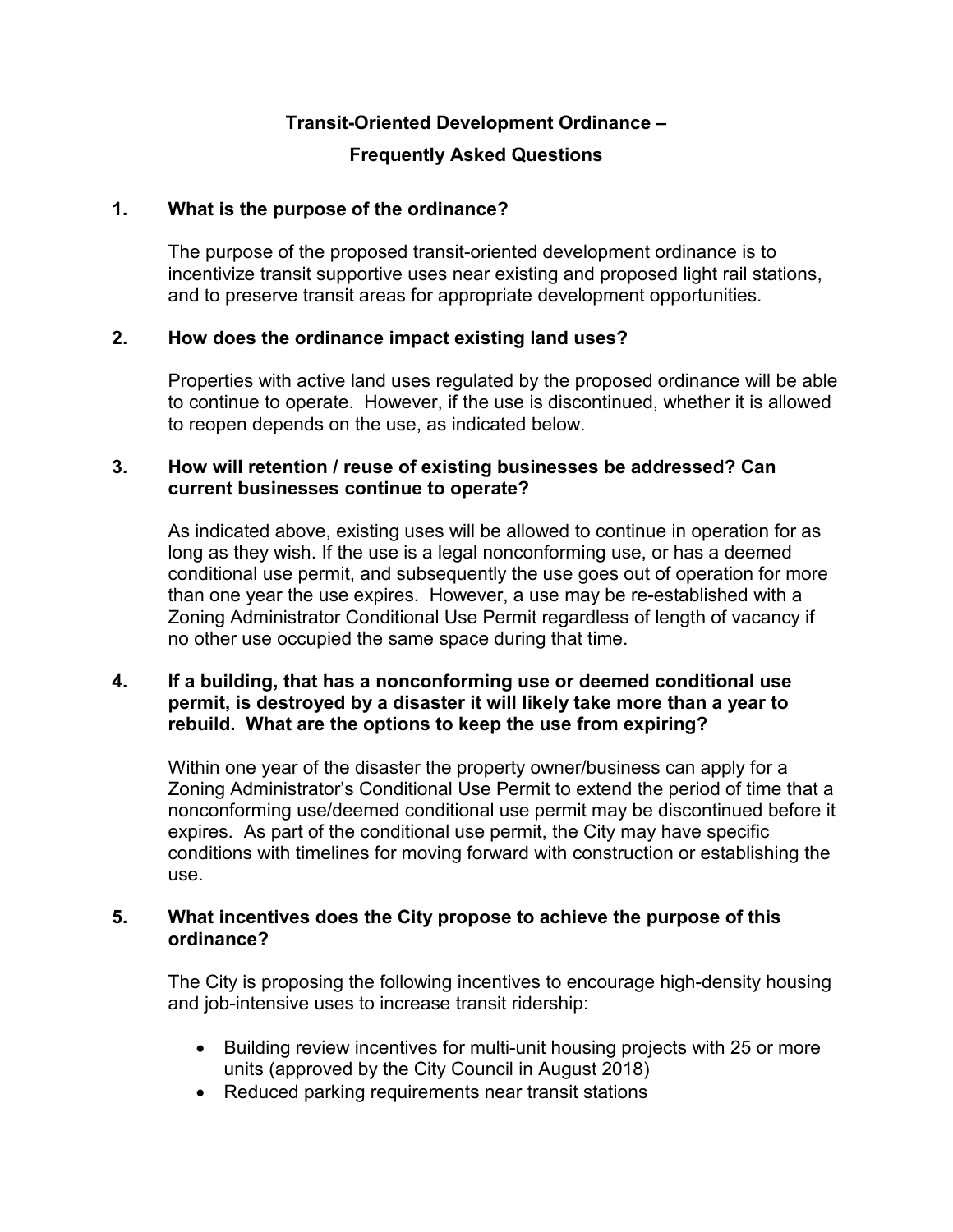- $\circ$  % mile of a light rail station: no minimum required off-street vehicle parking
- $\circ$  % mile of a light rail station: required off-street vehicle parking reduced by 50% on top of other existing reductions in the code, such as for affordable and senior housing

## **6. Why is the City not considering parking maximums?**

Determining the appropriate maximum allowed amount of car parking spaces requires significant data collection and analysis, as well as outreach. This will be explored in a future effort.

## **7. What is a conditional use permit (CUP)?**

A conditional use permit is a discretionary permit where the use may or may not be allowed by the City.

See Section 17.808.200 of the Planning and Development Code for additional information on conditional use permits.

#### **8. How can I find the definition of these regulated land uses and what the City considers my existing or proposed land use to be?**

Definitions of land uses can be found in [Section 17.108](http://www.qcode.us/codes/sacramento/view.php?topic=17-i-17_108&frames=on) of the Planning and Development Code.

## **9. How were the restricted land uses listed in the ordinance chosen?**

The restricted land uses in the proposed ordinance were identified because of their low employment intensity and/or auto-oriented features. These uses do not generate substantial light rail ridership and/or do not contribute to a healthy pedestrian environment.

## **10. How is the distance from the light-rail station measured?**

Distance from a light rail station is measured from the center of the existing or future light rail station's platform.

#### **11. How is the distance from a light rail station to an affected property determined?**

Distance from the center of an existing or proposed light rail station platform is measured to the closest portion of a property. That is, if any part of a property is within either just less than  $\frac{1}{4}$  mile or just less than  $\frac{1}{2}$  mile then the property would be subjected to the proposed ordinance.